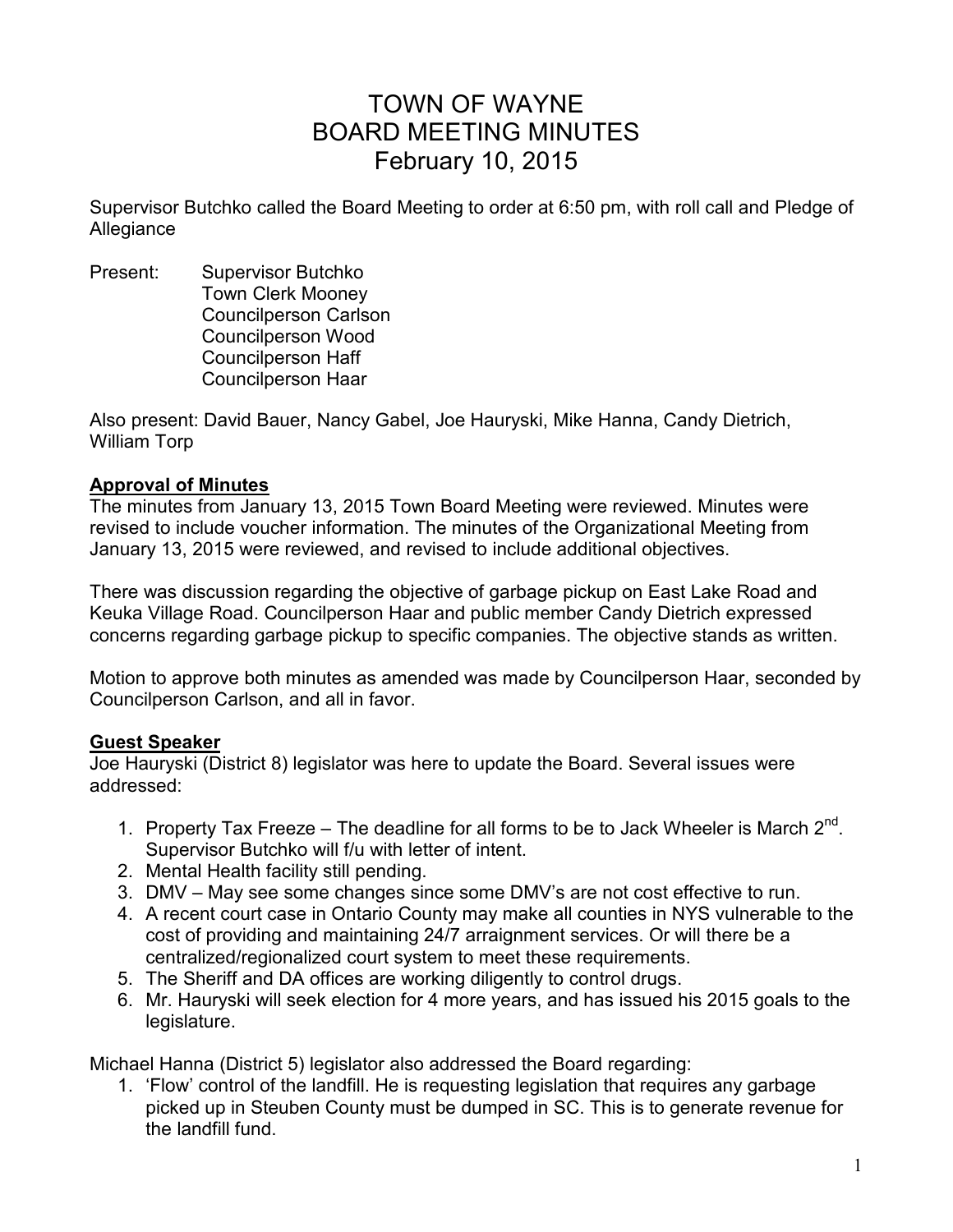- 2. Other towns/villages are having sand/salt issues. Look for opportunities for shared services and sharing costs.
- 3. There were questions about repairing Birds Eye Hollow County Road.

## **Supervisors Report**

Supervisor's report and fund transfers were presented and discussed. There was a budget modification made to account A4050.48 to change \$5000 to \$5200. A motion was made by Councilperson Carlson, seconded by Councilperson Haar, and all in favor of approving the budget modification.

Supervisor Butchko announced a \$4300 Justice Grant was received.

Councilperson Haar made a motion to approve the Supervisor's Report, seconded by Councilperson Haff, and all in favor.

A motion was made by Councilperson Wood, seconded by Councilperson Haar, to approve Supervisor Butchko signing the County Shared Service paperwork. All in favor.

# **Clerks Report**

The December clerks report was presented. No discussion.

Vouchers were presented and discussed. A motion to approve vouchers, Abstract 2 of 2015, as presented was made by Councilperson Haff, seconded by Councilperson Haar, and all in favor.

- General Account
	- $\circ$  Voucher 16 @ \$120.00 Voucher 43 @ \$207.52
	- o Total \$17043.12
- Highway Account
	- $\circ$  Voucher 7 @ \$241.50 Voucher 21 @ \$461.61
	- o Total \$7386.32
- S&L Account
	- $\circ$  Voucher 2 @ 236.22
	- o Total \$236.22

Tax update was presented. We have collected all tax monies for the Town, and the rest goes to the County.

# **Legal**

Supervisor presented the update on the renewal of the Time Warner contract. The attorney is working on this.

# **Justice Report**

No discussion.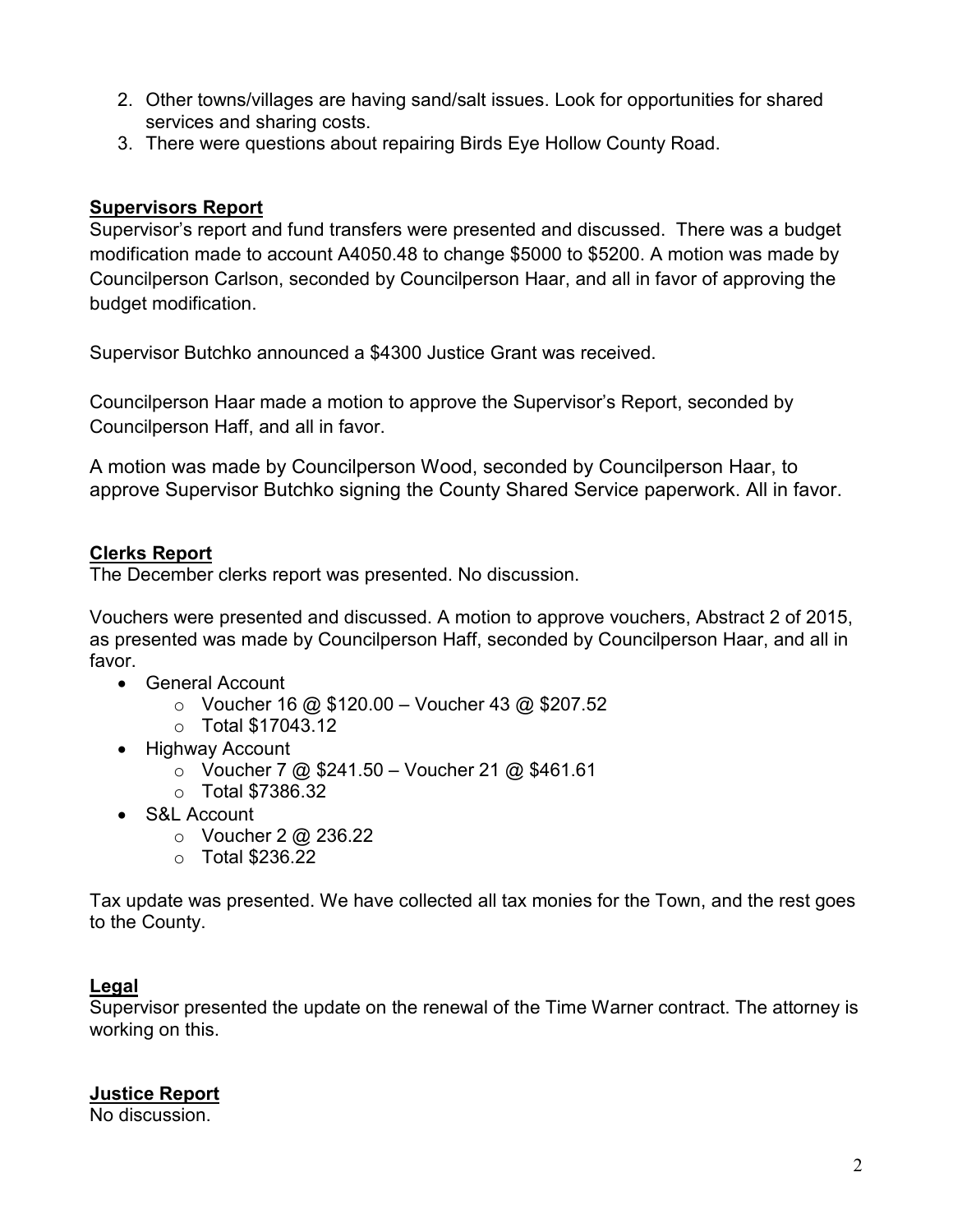## **Highway Superintendent Report**

Monthly journal reviewed.

A written, formal complaint was received from Mr. Gerhart Konig of East Lake Road regarding snow plowing and owners sprinklers on this road. Mr. Bauer spoke with Mr. Konig and the issues were resolved.

Mr. Bauer received 100% reimbursement from FEMA for 2014 storm damage.

There are broken parts of the polysander, and at some point, this will need to be replaced. It was purchased in 2008. The cost will come out of winter equipment money.

Concern regarding tree trimming was expressed. Mr. Bauer stated that in the future, if major trimming occurs, the property owner will be notified ahead of work commencing.

There was discussion regarding the Mobile Work Program of Steuben County to do minor repair/painting work on the Town Barn and Quonset hut. Supervisor Butchko to look into that.

#### **Property Assessor Report**

Review of Assessor's Report as submitted.

Mr. Torp reviewed the Keuka Lake neighborhood area Land Use map and parity. Pulteney and Urbana are primarily 'rural/agricultural' zoned, and therefore more uniform in color. The Town of Wayne has been updated to include multiple uses, and are therefore different colors. The state has now included the 'Keuka Lake neighborhood' in their matrix/model. Our similarities are closer to those of Barrington.

There have been 35 calls regarding the property tax cap for improvements in the Sylvan Beach/Waneta Lake area. There has been a lot of interest, but only 3 are active.

# **Code & Zoning Officer**

Review of report as submitted.

We received 3 people interested in participating on the planning/zoning boards. Supervisor Butchko will follow up with invitations to next scheduled meetings.

Work on the Land Use Regulations continues. The attorney wants to have someone compile all the information together for them to review. Councilperson Carlson made a motion, seconded by Councilperson Haar, to allocate up to \$1000 for document accumulation and assimilation of the LUR project prior to sending to attorneys. All in favor.

#### **Watershed**

No discussion.